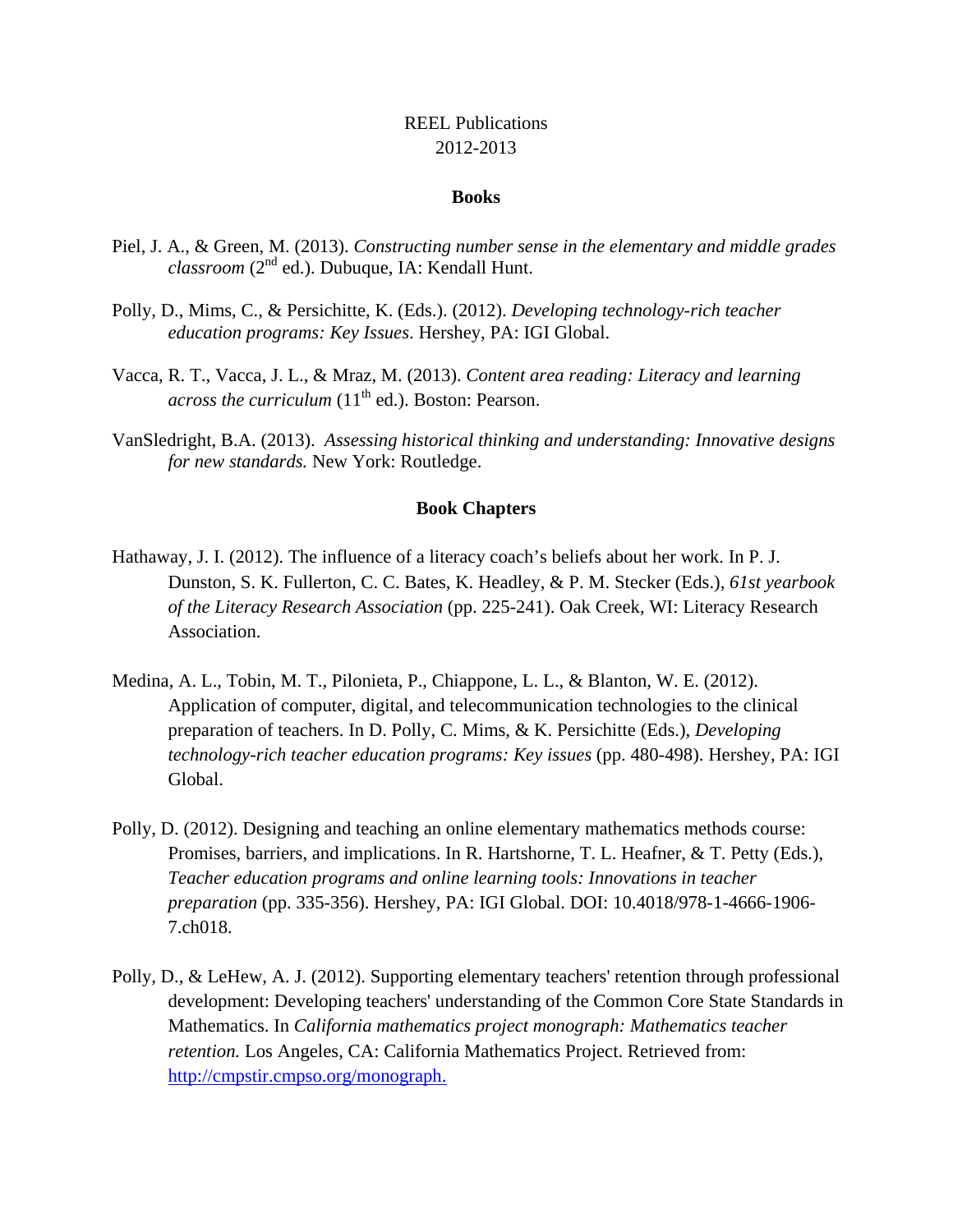- Stover, K., & Glover, C. (2012). Mandated scripted curriculum: A benefit or barrier to democratic teaching and learning? In P.L. Thomas (Ed.), *Becoming and being a teacher: Confronting traditional norms to create new democratic realities* (pp. 227-236). New York: Peter Lang USA.
- Stover, K. Vintinner, J. P., Glover, C. P., & Wood, K. (2013) Probable passages: Using story structure to write and revise a predictive passage. In J. D. Richards  $& C$ . Lassonde (Eds.), *Writing strategies for all students in grades 4 through 8: Scaffolding' independent writing through differentiated mini-lessons* (pp.218-228). Thousand Oaks, CA: Corwin.
- Taylor, D. B. (2012). Multiliteracies: Moving from theory to practice in teacher education. In A. B. Polly, Mims, C., & K. Persichitte (Eds.). *Creating technology-rich teacher education programs: Key issues* (pp. 266-287). Hershey, PA: IGI Global.
- Taylor, D. B., Hartshorne, R., Eneman, S., Wilkins, P., & Polly, A. B. (2012). Lessons learned from the implementation of a technology-focused professional learning community. In A. B. Polly, Mims, C., & K. Persichitte (Eds.), *Creating technology-rich teacher education programs: Key issues* (pp. 535-550). Hershey, PA: IGI Global.
- Taylor, D. B., & Yearta, L. S. (2013). Putting multiliteracies into practice in teacher education: Tools for teaching and learning in a flat world. In R. Hartshorne, T. L. Heafner, & T. Petty (Eds.), *Teacher education programs and online learning tools: Innovations in teacher preparation* (pp. 244-263). Hershey, PA: IGI Global.
- VanSledright, B. (2012). Learning with history texts: Protocols for reading and practical strategies. In T. Jetton & C. Shanahan (Eds.), *Adolescent literacy within disciplines: General principles and practical strategies* (pp. 199-226). New York: Guilford.
- Wood, K. D., Hathaway, J. I., & Soares, L. B. (2012). If they can't read their social studies books—Support their learning with guided instruction. In D. Lapp  $\& B$ . Moss (Eds.), *Exemplary instruction in the middle grades: Teaching that supports engagement and rigorous learning* (pp. 19-34). New York, NY: Guilford.
- Yearta, L., Stover, K., Newton, L., & Wood, K. D. (2013). Using the imagine, describe, resolve, and confirm (IDRC) strategy to develop students' descriptive writing. In J. C. Richards & C. Lassonde (Eds.), *Writing strategies for all students in grades 4 through 8: Scaffolding' independent writing through differentiated mini-lessons* (pp.207-213). Thousand Oaks, CA: Corwin.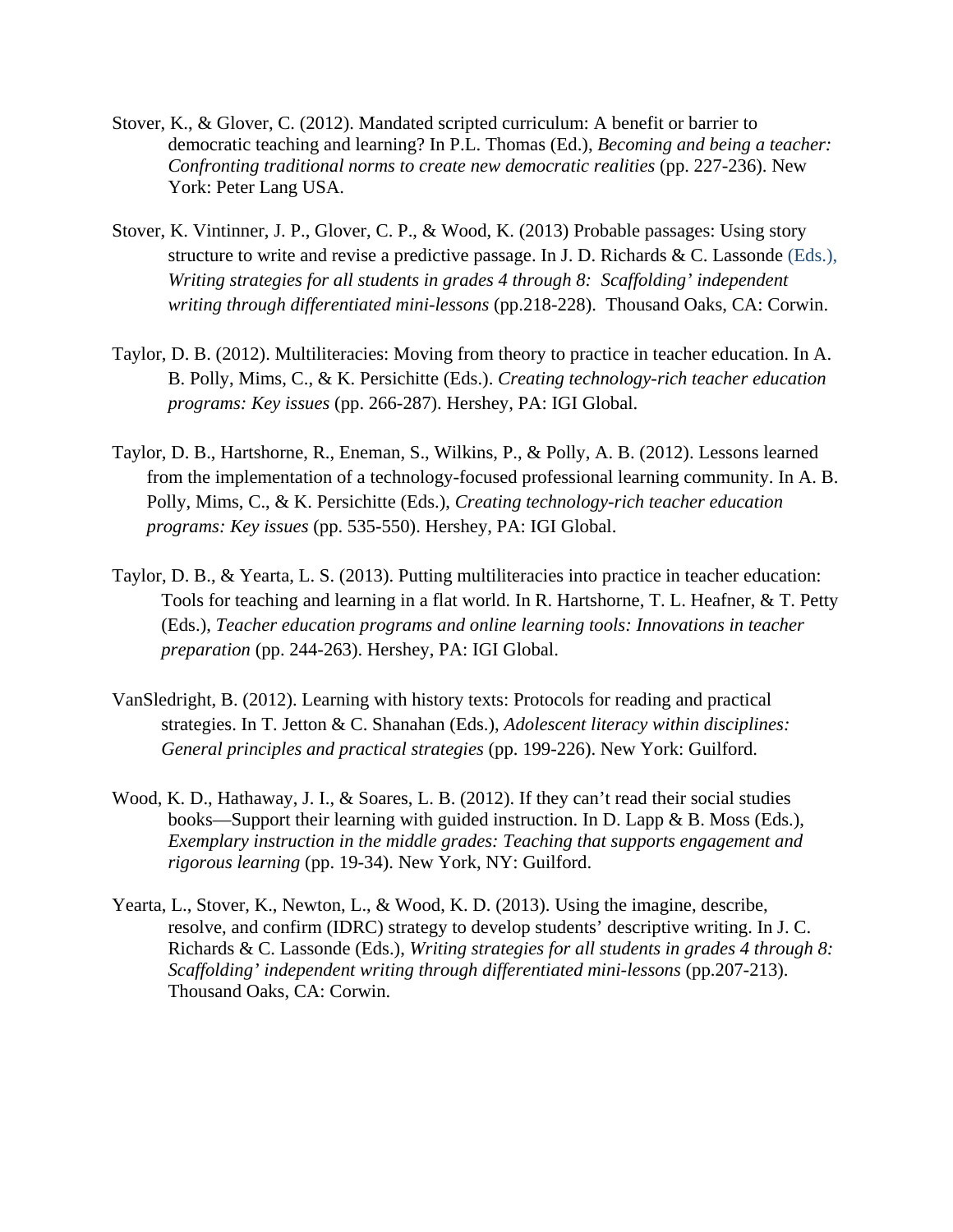## Refereed Publications

- Bell, R. L., Maeng, J., & Binns, I. C. (2013). Learning in context: Technology integration in a teacher preparation program informed by situated learning theory*. Journal of Research in Science Teaching, 50*, 348-379.
- Binns, I. C., Shane, J., Bodzin, A., & Popejoy, K. (2013). *ASTE position statement on teaching biological evolution*. Retrieved from http://theaste.org/about/aste-position-statement-onteaching-biological-evolution.
- Curry, J. R., Belser, C. T., & Binns, I. C. (2013). Integrating post-secondary college and career options in the middle school curriculum: Considerations for teachers. *Middle School Journal, 44*(3), 26-32.
- Gautreau, B. T., & Binns, I. C. (2012). Investigating student attitudes and achievements in an environmental place-based inquiry in secondary classrooms. *International Journal of Environmental and Science Education, 7*, 167-195. Retrieved from http://www.ijese.com/index.htm
- Glover, C. (2013). Effective writing instruction for African American vernacular English speakers. *Urban Education Research and Policy Annuals, 1*(1), 23-32.
- Harmon, J.M., Fraga, L., Buckelew-Martin, L., & Wood, K. (2013). Revitalizing word walls for high school English learners: Conventional and digital opportunities for learning new words. *Georgia Journal of Reading, 36*(1), 20-28.
- Harmon, J. M., Wood, K. D., & Stover, K. (2012). Four components for promoting literacy engagement in subject matter disciplines. *Middle School Journal, 44*(2)*,* 49-57.
- McGee, J. R., Wang, C., & Polly, D. (2013). Guiding teachers in the use of a standards-based mathematics curriculum: Perceptions and subsequent instructional practices after an intensive professional development program. *School Science and Mathematics*, *113*(1), 16-28.
- Medina, A. L. (2012). Predictors of performance on the FCAT of adolescents who struggle with reading. *The Florida Reading Journal*, *48*(3), 8-15*.*
- Medina, A. L., & Schumm, J. S. (2012). Kindling or dousing dispositions about reading: A content analysis of the reading journey of in-service teachers. *Journal of Reading Education, 37*(3), 21-28.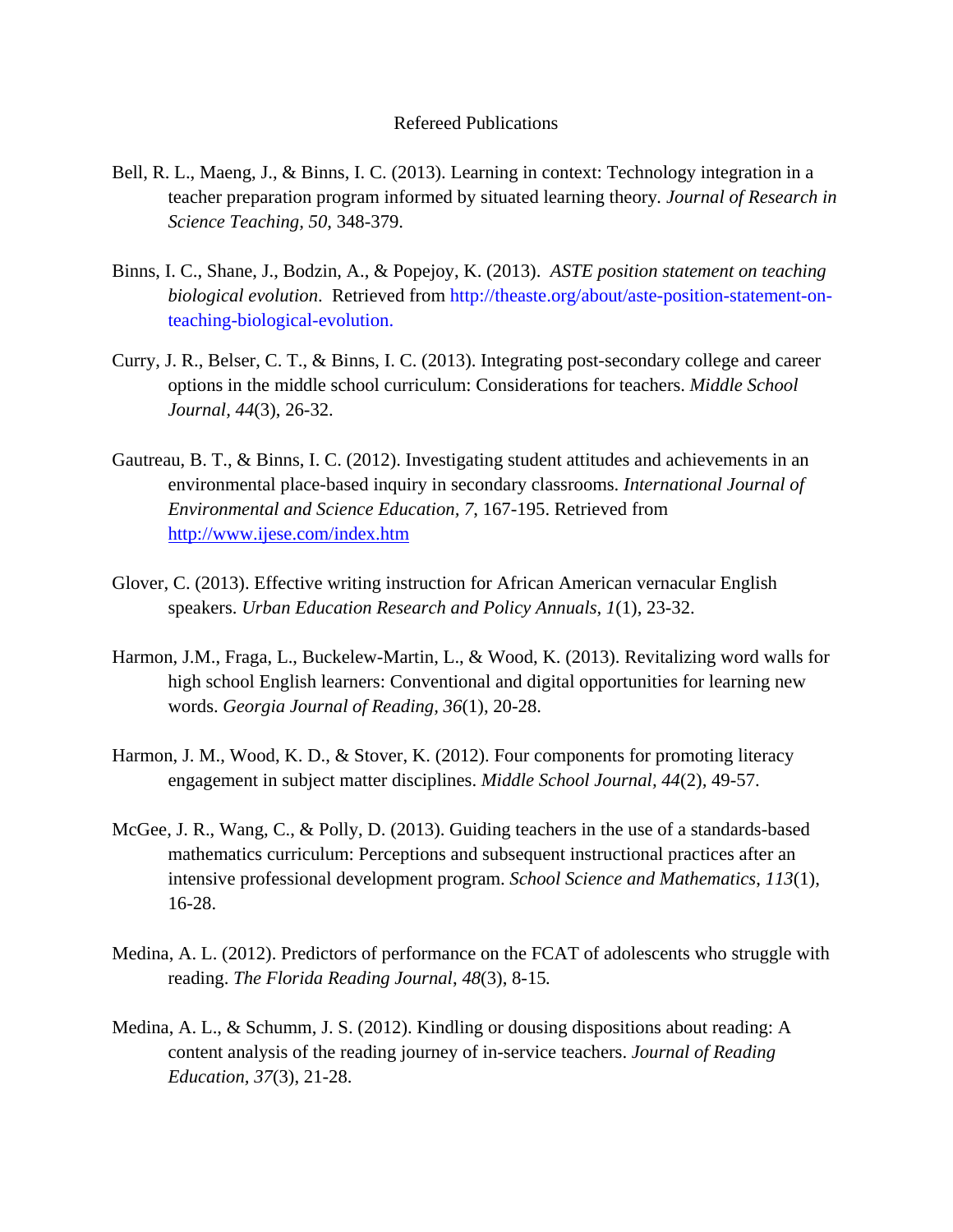- Mraz, M., Nichols, W. D., Caldwell, S., Beisley, R., & Sargent, S. E. (2013). Improving oral reading fluency through readers theatre, *Reading Horizons, 52*, 163-180.
- Pilonieta, P., & Hancock, S. (2012). Negotiating first graders' reading stance: The relationship between their efferent and aesthetic connections and their reading comprehension. *Current Issues in Education*, *15*(2), 1-10.
- Polly, D. (2012). Supporting mathematics instruction with an expert coaching model. *Mathematics Teacher Education and Development*, *14*(1), 78-93.
- Polly, D., McGee, J. R., Wang, C., Lambert, R. G., Pugalee, D. K., & Johnson, S. (2013). The association between teachers' beliefs, enacted practices, and student learning in mathematics. *The Mathematics Educator*, *22*(2), 11-30.
- Polly, D., & Orrill, C. H. (2012). Developing technological pedagogical and content knowledge (TPACK) through professional development focused on technology-rich mathematics tasks. *The Meridian*, *15*. Retrieved from http://ced.ncsu.edu/meridian/index.php/meridian/article/view/44/43.
- Popejoy, K., & Asala, K. (2013). A team approach to successful learning: Peer learning coaches in chemistry. *Journal of College Science Teaching, 42*(3), 18-23.
- Putman, S. M., Ford, K., & Tancock, S. (2012). Redefining online discussions: Using participant stances to promote collaboration and cognitive engagement. *International Journal of Teaching and Learning in Higher Education*, *24*, 151-167.
- Rupley, W. H., Nichols, W. D., Mraz, M., & Blair, T. R. (2012). Building conceptual understanding through vocabulary instruction. *Reading Horizons, 51*, 299-321.
- VanSledright, B. (2012). Ways of making sense: Researching students' historical thinking and understanding. *Journal of Educational Research on Social Studies, 77*, 45-64. (Archival Japanese research journal in social studies education.)
- VanSledright, B., Reddy, K., & Walsh, B. (2012). The end of history education in elementary schools? *Perspectives on History* (of the American Historical Association). *50*(5) (Newsmagazine of the American Historical Association). Retrieved from http://www.historians.org/perspectives/issues/2012/1205/Pedagogy-Forum\_The-End-of-History-Education.cfm